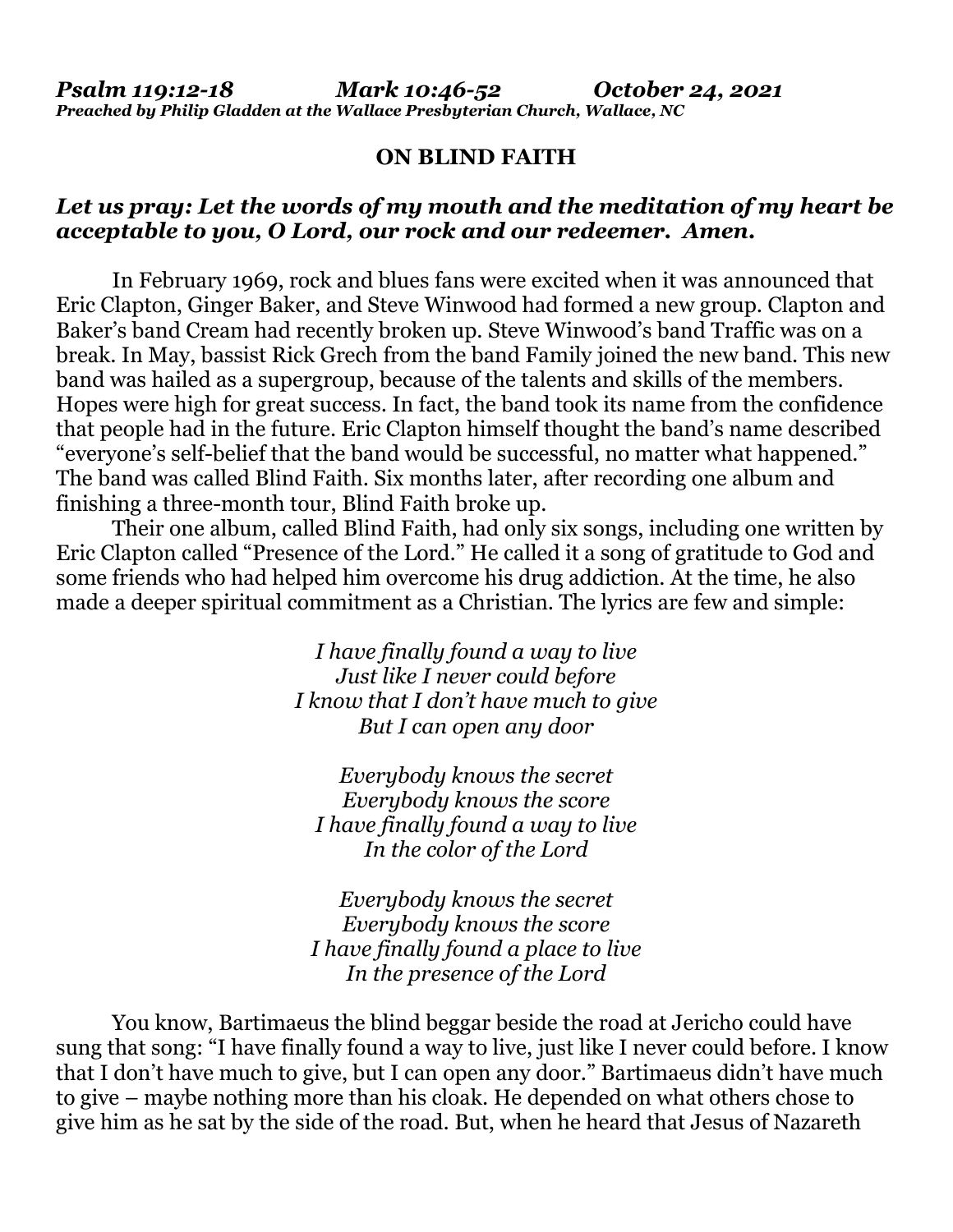was headed his way, he took a chance – some might say he acted out of blind faith – and cried out, "Son of David, have mercy on me!" And he finally found a place to live in the presence of the Lord.

 When Jesus met Bartimaeus outside of Jericho, he had almost reached the end of his journey to Jerusalem, just another fifteen miles to go, about a day's walk. All along the way, Jesus had been telling his disciples what awaited him in Jerusalem – "the Son of Man will be handed over to the chief priests and the scribes, and they will condemn him to death; then they will hand him over to the Gentiles; they will mock him, and spit upon him, and flog him, and kill him; and after three days he will rise again." (Mark 10:33-34)

 As Jesus headed out on the way to Jerusalem, he healed another blind man at Bethsaida. Now, at the end of the journey, we hear about Jesus healing the blind beggar Bartimaeus at Jericho. In between these two "bookend" stories, the disciples don't get what Jesus is talking about. They don't "see" who Jesus really is and what Jesus's mission is really all about. So, the two blind men who receive their sight – who "see" Jesus – stand in stark contrast to the disciples (and many of the other people along the way).

As someone has noted, these stories about two men who once were blind, but now can see illustrate exactly what Jesus teaches all along the way about being his follower – "to come to Jesus and so to see; to see and so to follow Jesus."

 Pun intended, the story of Bartimaeus helps us look back and see what has come before – what it means to be a true follower of Jesus – and to look ahead and see what is coming up. He calls out to Jesus, "Son of David, have mercy on me!" just as the crowds shout when Jesus enters Jerusalem on Palm Sunday in the very next chapter of Mark's gospel. While this story about Jesus healing the blind man Bartimaeus is, without question, a miracle story, it's also a call story. Listen again to v. 49 – Jesus stood still and said, "*Call* him here." And they *called* the blind man, saying to him, "Take heart; get up, he is *calling* you." Bartimaeus called out to Jesus – "Son of David, have mercy on me!" Jesus called Bartimaeus and Bartimaeus "followed him on the way" – which is exactly what Jesus has been teaching his disciples all along the way. In his article called "More than a miracle story, this is a story of a call," Timothy Adkins-Jones writes, "Bartimaeus leads the way, for he recognizes his healing not as something to be selfishly enjoyed but as a call to discipleship. Jesus tells him to go his own way because his faith has made him well, but Bartimaeus chooses instead to follow Jesus on the road. When blessed, when healed, when delivered by God, the temptation is to take our gift and to walk away. Bartimaeus reminds us that a disciple always follows and that the way to life is always behind Jesus."<sup>1</sup>

 We've been making the journey with Jesus and his disciples on the road now since the beginning of September. "The road," however, can also be understood as "the way." So, there's more to the story than just a physical walk from Caesarea Philippi up north to Jericho and Jerusalem down south. Remember when Thomas said to Jesus, "Lord, we do not know where you are going. How can we know the way?" Jesus said to him, "I am the way, and the truth, and the life." (John 14:5-6) When Bartimaeus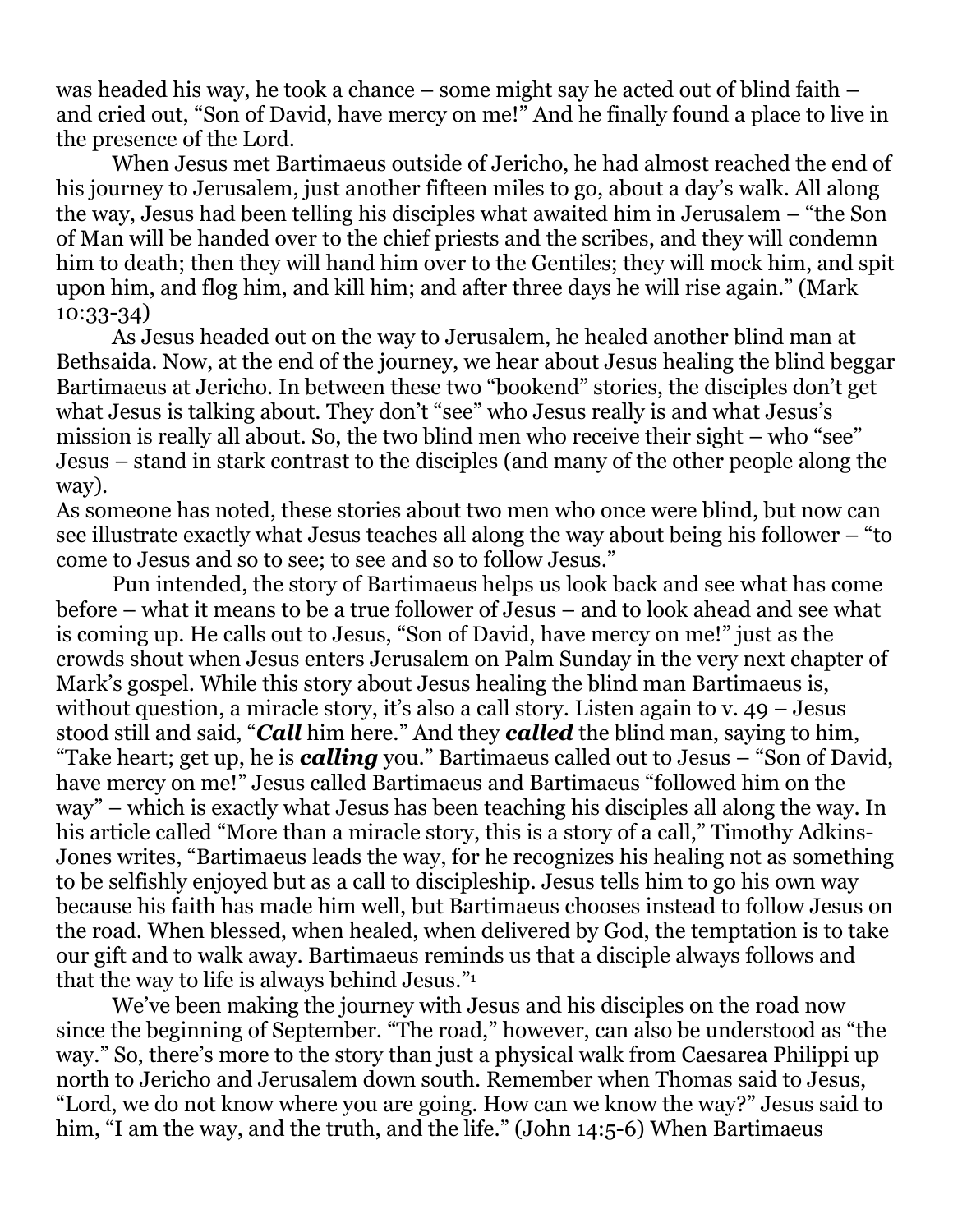regained his sight, he followed Jesus on the road/on the way from Jericho to Jerusalem. He followed Jesus, who *is* the way. Isn't it interesting – and powerful – that when Bartimaeus was blind, he was sitting *beside* the road/beside the way, but when he could see, he was following Jesus *on* the road/on the way?

 If you use *These Days* for daily devotions, you will remember that Thursday's devotion was based on this story from Mark, called "Christ Our Healer." It's worth recalling: "When you pass a panhandler at an intersection, what do you feel? Bartimaeus counts on the pity of passersby as he begs alms on the road out of Jericho. Part of the surprise in this story is that Bartimaeus – the *blind* man – *sees* Jesus better than the crowd already journeying with Jesus. From outside the congregation of Jesus' followers, Bartimaeus calls Jesus by the messianic title, 'Son of David.' A few Jesus followers reluctantly show Bartimaeus the way to Jesus by their sight. But it is Bartimaeus who shows them the way to Jesus by faith. Perhaps it is the crowd that is most to be pitied.

 "When we pity others whom we deem less fortunate, do we disqualify ourselves from following them on the road of radical dependence and true faith to Jesus? When we insist on keeping quiet about our spiritual poverty and inner brokenness in order to maintain decorum, do we disqualify ourselves from a transformative encounter with Jesus? Perhaps we are the ones most in need of healing."<sup>2</sup>

 Bartimaeus certainly wasn't perfect. What human being is? But he stands in contrast to the disciples and other people on the road in his request of Jesus and in his following Jesus. "What do you want me to do for you?" Jesus asked him – the very same question he asked the brothers James and John. They wanted glory and power and authority and recognition. Bartimaeus wanted mercy and to receive his sight. And when he could see Jesus, he followed him, just as Jesus has been teaching all along the way.

 Bartimaeus also stands in contrast to the rich man who walked away sorrowful from Jesus' invitation, "Follow me." Do you remember? "When he heard this, he was shocked and went away grieving, for he had many possessions." (Mark 10:22) The rich man couldn't put down what he had to follow Jesus on the road/on the way. But Bartimaeus did! There are so many interesting details in today's story, but this one stands out as kind of odd. Why do you suppose Mark tells us that Bartimaeus threw off his cloak? The story would have worked just fine if it had said, "He sprang up and came to Jesus." It has been suggested that Bartimaeus left behind everything he had, which was nothing more than a cloak – just as Simon Peter, Andrew, James, and John left their fishing nets and followed Jesus; just as Matthew left his tax booth and followed Jesus. Bartimaeus left his old life by the side of the road when he regained his sight and saw Jesus and followed him on the way.

 First thing Tuesday morning, Dr. Dan texted me – "Just sent you email song Two Coats." So, I checked my emails and clicked on the YouTube link for Patty Loveless'ssong "Two Coats." It will probably make you think about Bartimaeus throwing off his cloak by the side of the road and finding a new life following Jesus on the way.